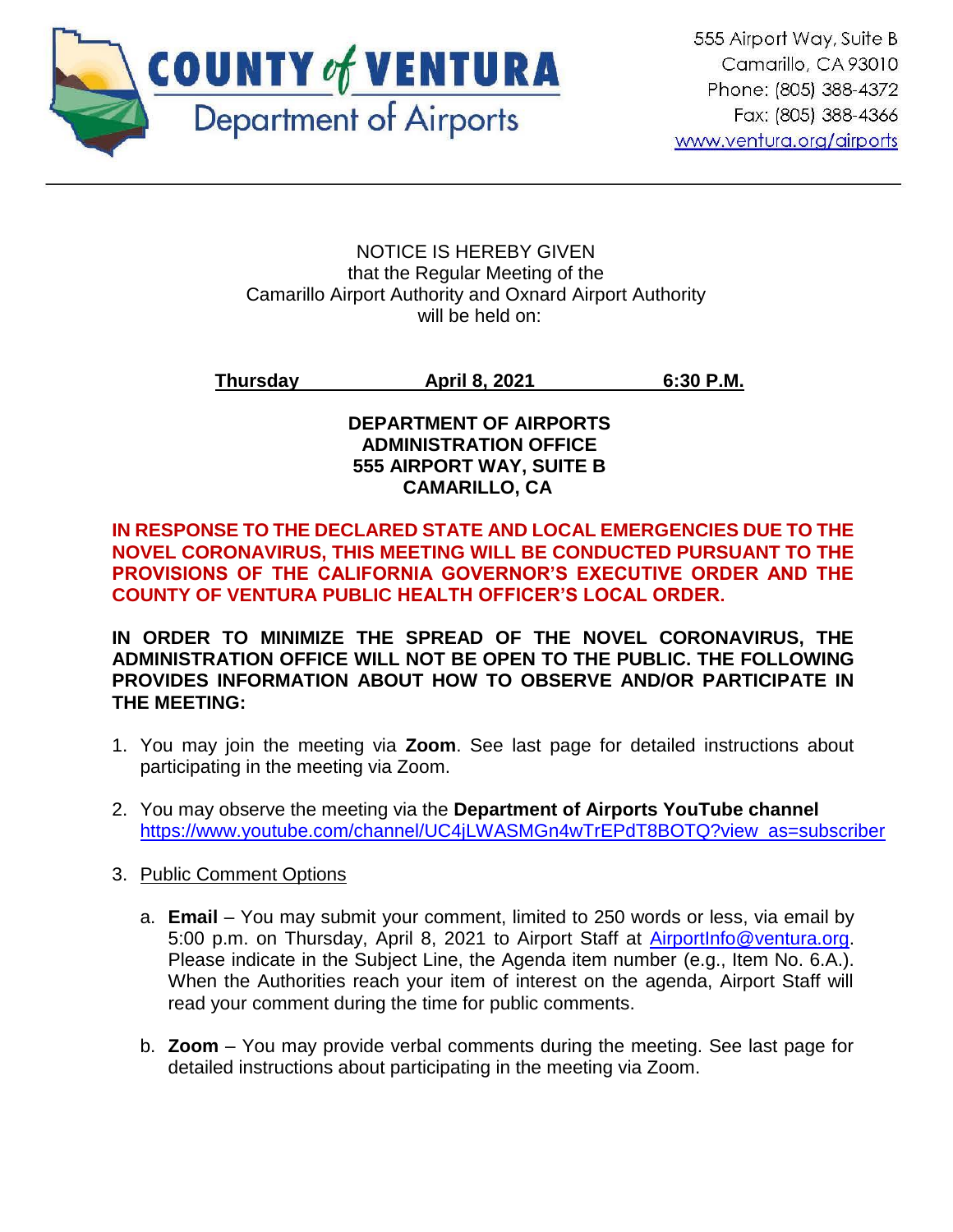# **AGENDA**

- **1. CALL to ORDER and PLEDGE of ALLEGIANCE**
- **2. ROLL CALL**
- **3. APPROVAL of MINUTES – March 11, 2021**
- **4. PUBLIC COMMENT PERIOD**
- **5. UNFINISHED BUSINESS – None**
- **6. NEW BUSINESS**

#### **CAMARILLO AIRPORT AUTHORITY**

**A. Subject: Approval of, and Authorization for the Director of Airports or Designee to Sign, a Grant of Easement Agreement with Southern California Edison, for the Relocation of a Power Pole at the Camarillo Airport Business Park**

#### **Recommendations:**

Staff requests that your Commission/Authority recommend that the Board of Supervisors (Board):

- 1. Approve, and authorize the Director of Airports or his designee to sign, a Grant of Easement Agreement (Exhibit 1) with Southern California Edison for the relocation of an existing power pole and guy wire support on County property at the northwest corner of Willis Avenue and Airport Way, in the Camarillo Airport Business Park.
- 2. In accordance with Government Code section 25526.6, find that granting the easement to Southern California Edison is in the public interest and that the conveyance will not interfere with the County's use of the property.
- **B. Subject: Approval of, and Authorization for the Director of Airports or Designee to Sign, a Memorandum of Agreement between the County of Ventura and the Federal Aviation Administration for the Operation of FAA Facilities at the Camarillo Airport**

#### **Recommendation:**

Staff requests that your Commission/Authority recommend that the Board of Supervisors (Board):

Approve, and authorize the Director of Airports or his designee to sign, a Memorandum of Agreement (Exhibit 1) between the County of Ventura (County) and the Federal Aviation Administration (FAA) for the operation of various FAA facilities at the Camarillo Airport which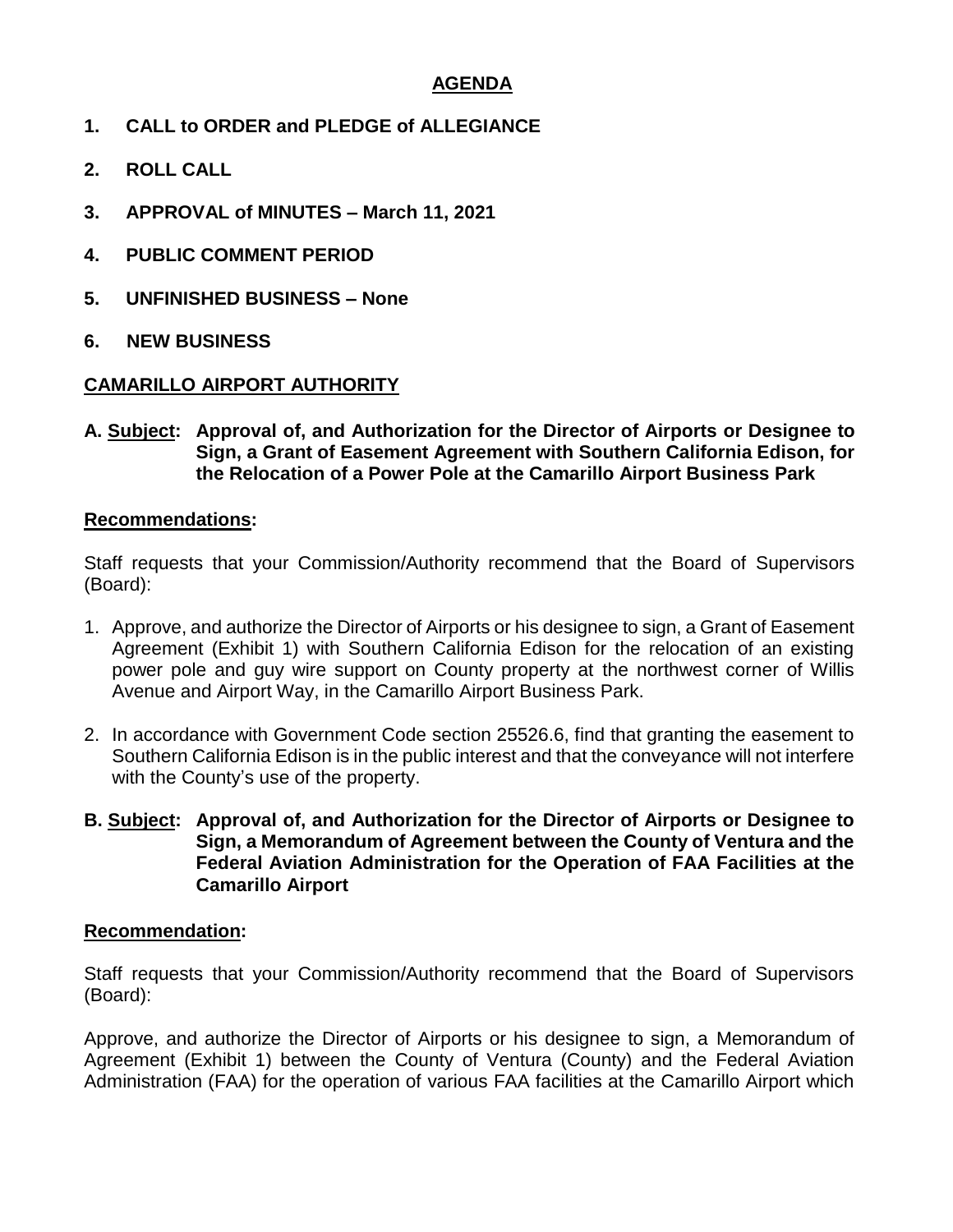include the Automated Surface Observing Systems (ASOS), the Centerfield Wind Instrument (CFW), and the Air Traffic Control Tower (ATCT), for a period of twenty years.

# **C. Subject: Approval of, and Authorization for the Director of Airports or Designee to Sign, the First Amendment to the Lease with RKR Incorporated, to Correct the Description of the Leased Premises**

# **Recommendation:**

Staff requests that your Commission/Authority recommend that the Board of Supervisors (Board):

Approve, and authorize the Director of Airports or his designee to sign, the First Amendment to the lease with RKR Incorporated, to correct the description of the leased premises.

# **OXNARD AIRPORT AUTHORITY**

**D. Subject: Authorization for the Director of Airports or Designee, to Accept and Sign Federal Aviation Administration Grant No. 3-06-0179-038-2021, When Offered, in an Estimated Amount of \$24,179,468 Which Will Provide Funds for the Runway 7-25, Taxiway Connectors and Parallel Taxiway Pavement Reconstruction at Oxnard Airport; Authorization for the Director of Airports or Designee, to Apply for, Accept, and Sign for a Matching Grant from Caltrans, if Offered; and Authorization for County Counsel to Execute the Certificate of Sponsor's Attorney Required by Federal Aviation Administration Grant Agreements**

#### **Recommendations:**

Staff requests that your Commission/Authority recommend that the Board of Supervisors (Board):

- 1. Authorize the Director of Airports or his designee, to accept and sign Federal Aviation Administration (FAA) Grant No. 3-06-0179-038-2021, when offered, in an estimated amount of \$24,179,468 which will provide funds for the Runway 7-25, Taxiway Connectors and Parallel Taxiway Pavement Reconstruction at Oxnard Airport; and
- *2.* Authorize the Director of Airports or his designee, to apply for, accept, and sign for a matching grant from Caltrans, if offered; and
- 3. Authorize County Counsel to execute the Certificate of Sponsor's Attorney required by FAA Grant Agreements.

# **CAMARILLO & OXNARD AIRPORT AUTHORITY**

**E. Subject: Approval of the Five-Year Capital Improvement Plan (CIP) for Camarillo and Oxnard Airports; Authorization for the Director of Airports or**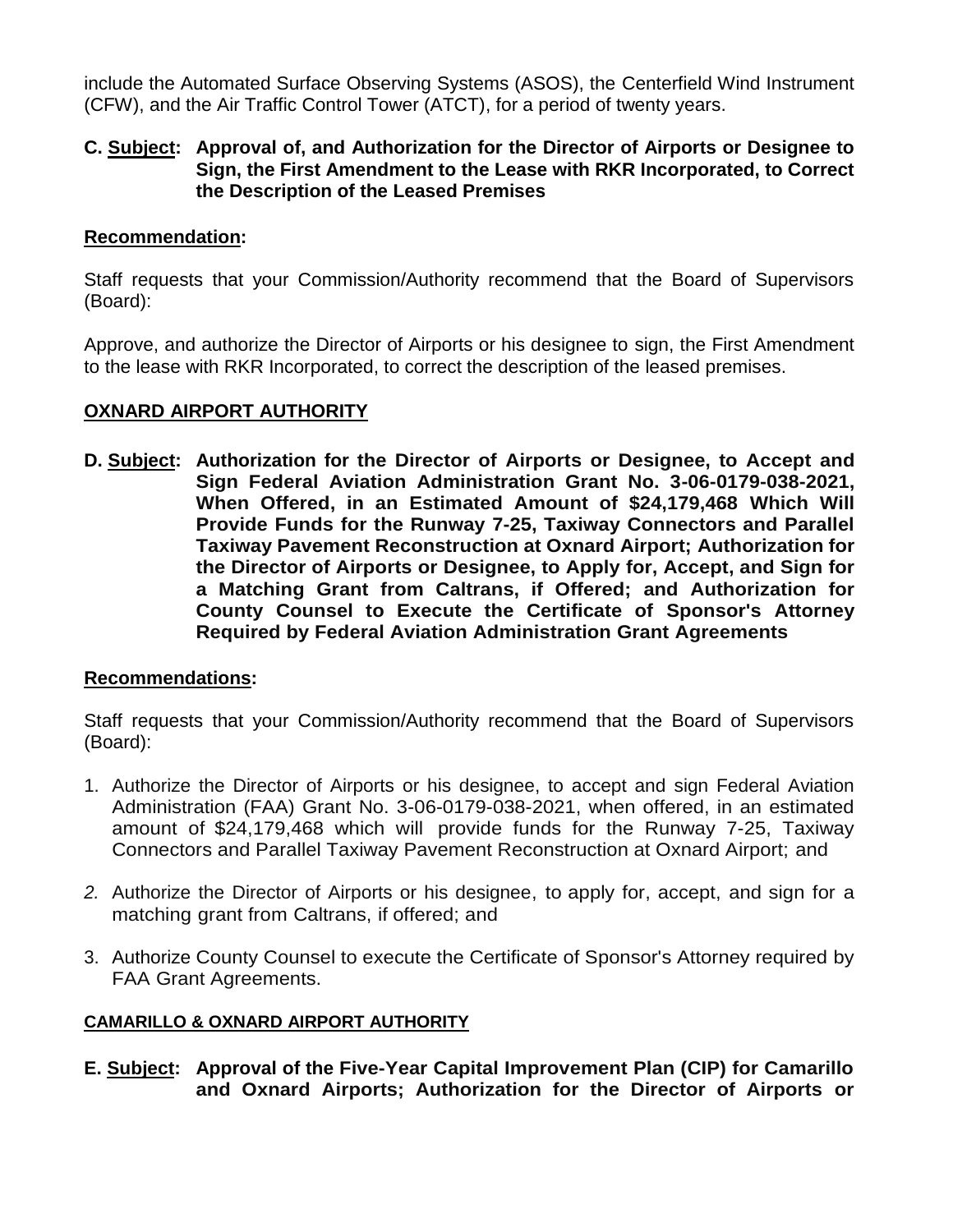**Designee, to Apply for Grants to Fund Projects Scheduled for Federal Fiscal Years 2021 and 2022 Outlined in the CIP upon Notification from the Federal Aviation Administration and the California Department of Transportation Aeronautics Program That Funds Are Available**

### **Recommendations:**

Staff requests that your Commission/Authorities recommend that the Board of Supervisors (Board):

- 1. Approve the five-year capital improvement plan (CIP) for Camarillo and Oxnard Airports (Exhibit 1); and
- 2. Authorize the Director of Airports or his designee, to apply for grants to fund the projects scheduled for federal fiscal years (FFY) 2021 and 2022 outlined in the CIP upon notification from the Federal Aviation Administration (FAA) and the California Department of Transportation Aeronautics Program (Caltrans) that funds are available. *These projects are subject to approval in the County budget process, as explained below.*

#### **F. Subject: Appointment of One Member of the Camarillo Airport Authority and Oxnard Airport Authority to the Planning Advisory Committee for the Airport Master Plan Study**

#### **Recommendation:**

Staff requests that the Camarillo Airport Authority and Oxnard Airport Authority appoint one member to the Planning Advisory Committee for the Airport Master Plan study.

# **G. Subject: Review of Fiscal Year 2021-22 Proposed Budget**

#### **Recommendation:**

Staff requests that your Commission and Authorities review and comment on the Department of Airports proposed FY 2021-22 budget for Camarillo and Oxnard Airports; and Camarillo Roads and Lighting Enterprise Fund, as attached, and recommend approval of the Board of Supervisors.

# **7. DIRECTOR'S REPORT**

# **8. REPORTS**

Monthly Activity Report – February 2021 Monthly Noise Complaints – February 2021 Consultant Reports – February 2021 Airport Tenant Project Status – March 2021 Project Status – March 2021 Meeting Calendar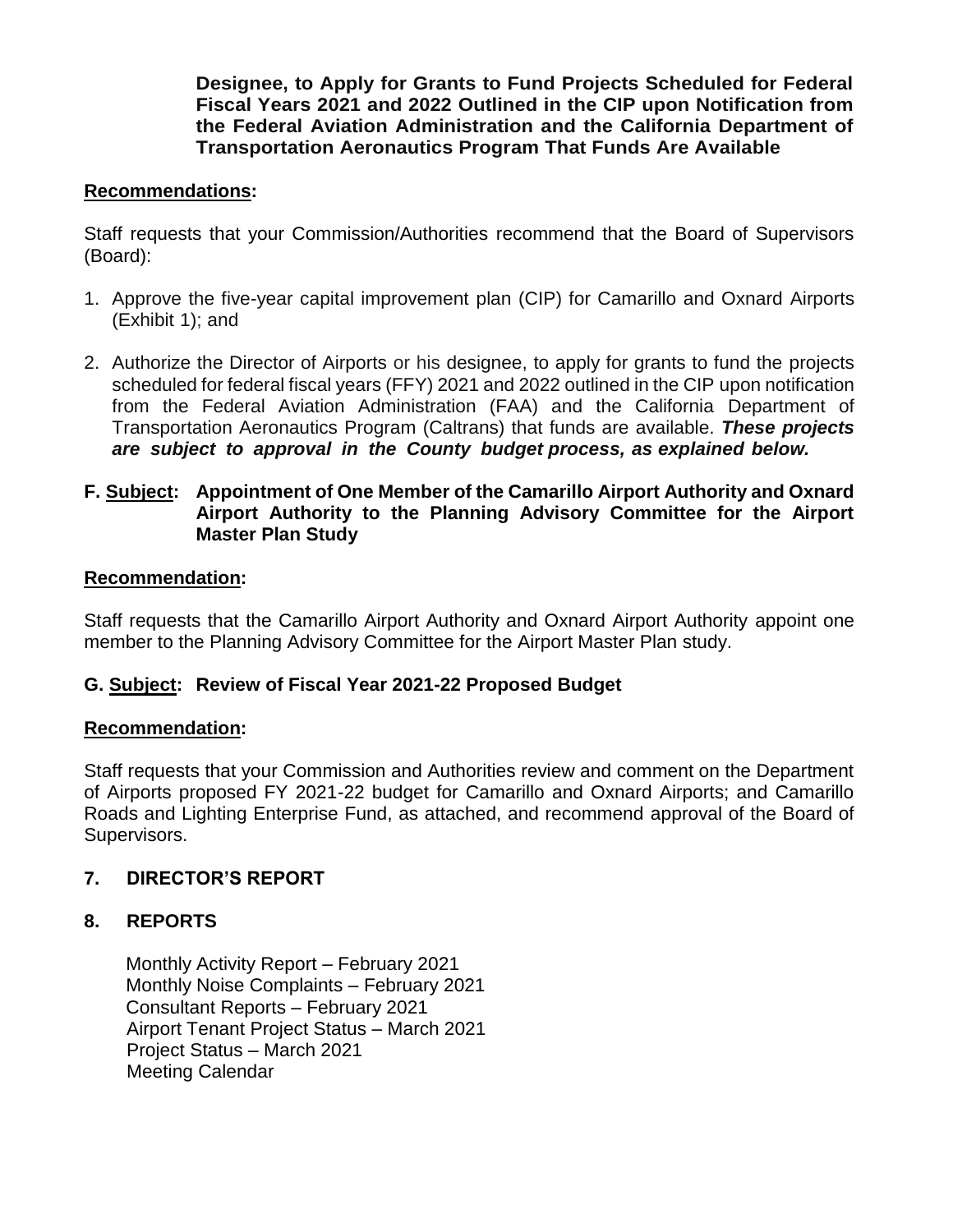### **9. CORRESPONDENCE – None**

**10. AUTHORITY COMMENTS –** Comments by Authority members on matters deemed appropriate.

# **11. ADJOURNMENT**

The next regular Authority meeting will be on Thursday, May 13, 2021 at 6:30 p.m. in the Department of Airports Administration Office, 555 Airport Way, Suite B, Camarillo, California.

IN COMPLIANCE WITH THE AMERICANS WITH DISABILITIES ACT, IF YOU NEED SPECIAL ASSISTANCE TO PARTICIPATE IN THIS MEETING, PLEASE CONTACT ANA CASTRO AT (805) 388-4211. NOTIFICATION 48 HOURS PRIOR TO THE MEETING WILL ENABLE THE DEPARTMENT OF AIRPORTS TO MAKE REASONABLE ARRANGEMENTS TO ENSURE ACCESSIBILITY TO THIS MEETING.

\_\_\_\_\_\_\_\_\_\_\_\_\_\_\_\_\_\_\_\_\_\_\_\_\_\_\_\_\_\_\_\_\_\_\_\_\_\_\_\_\_\_\_\_\_\_\_\_\_\_\_\_\_\_\_\_\_\_\_\_\_\_\_\_\_\_\_\_\_\_\_\_